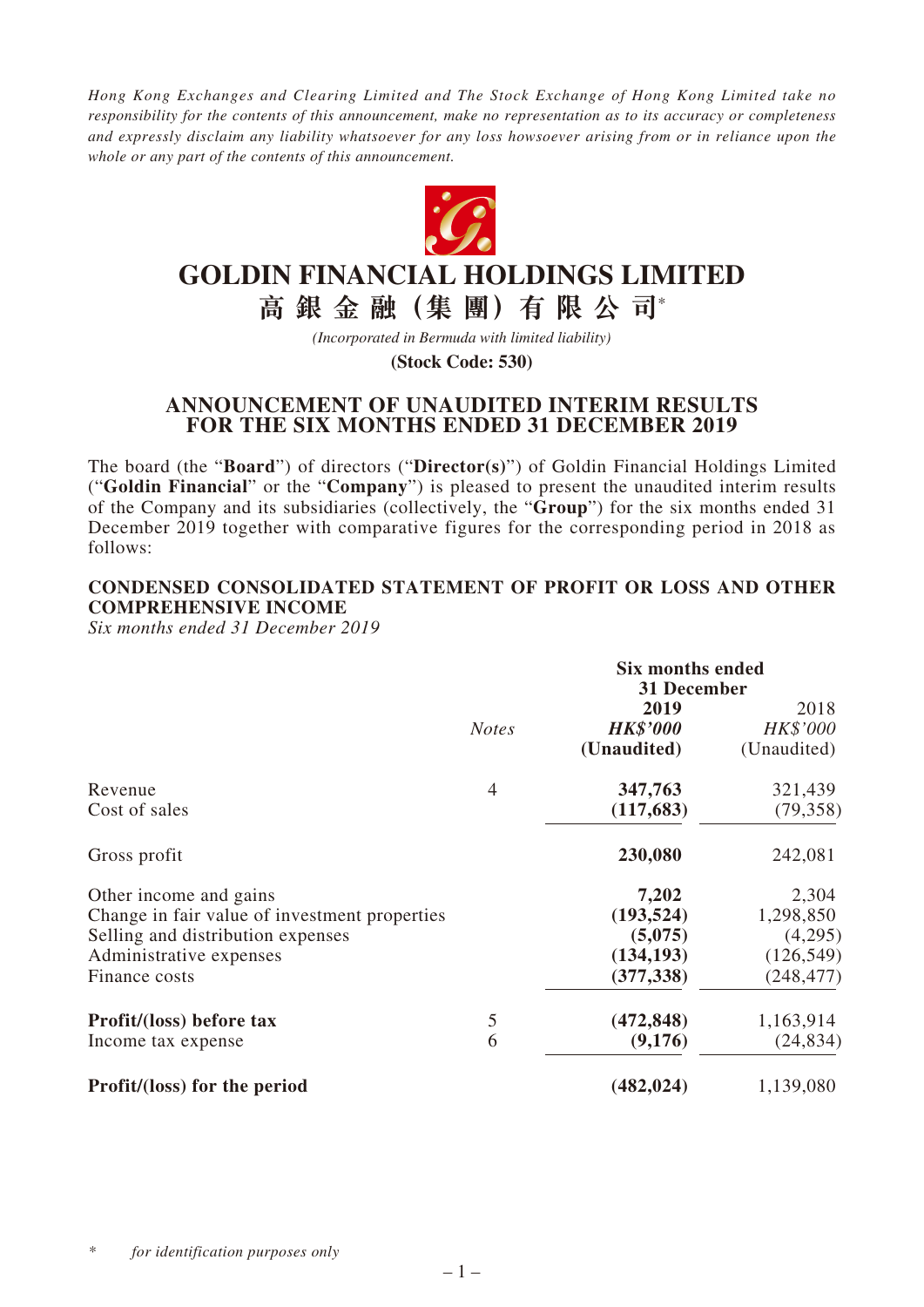# **CONDENSED CONSOLIDATED STATEMENT OF PROFIT OR LOSS AND OTHER COMPREHENSIVE INCOME (continued)**

*Six months ended 31 December 2019*

|                                                                            |             | <b>Six months ended</b><br>31 December |                      |  |
|----------------------------------------------------------------------------|-------------|----------------------------------------|----------------------|--|
|                                                                            |             | 2019                                   | 2018                 |  |
|                                                                            | <b>Note</b> | <b>HK\$'000</b>                        | HK\$'000             |  |
|                                                                            |             | (Unaudited)                            | (Unaudited)          |  |
| Other comprehensive income/(loss)                                          |             |                                        |                      |  |
| Items that may be reclassified to profit or<br>loss in subsequent periods: |             |                                        |                      |  |
| Exchange differences on translation of                                     |             |                                        |                      |  |
| foreign operations                                                         |             | (74, 359)                              | (181, 323)           |  |
| Total comprehensive income/(loss)                                          |             |                                        |                      |  |
| for the period                                                             |             | (556, 383)                             | 957,757              |  |
| Profit/(loss) for the period attributable to:                              |             |                                        |                      |  |
| Owners of the Company                                                      |             | (478, 229)                             | 742,439              |  |
| Non-controlling interests                                                  |             | (3,795)                                | 396,641              |  |
|                                                                            |             | (482, 024)                             | 1,139,080            |  |
| Total comprehensive income/(loss)<br>attributable to:                      |             |                                        |                      |  |
| Owners of the Company                                                      |             | (552, 588)                             | 561,116              |  |
| Non-controlling interests                                                  |             | (3,795)                                | 396,641              |  |
|                                                                            |             | (556, 383)                             | 957,757              |  |
| Earnings/(loss) per share attributable to                                  |             |                                        |                      |  |
| owners of the Company<br>Basic – For profit/(loss) for the period          | 8           | $HK(6.84)$ cents                       | $HK10.62$ cents      |  |
| Diluted – For profit/(loss) for the period                                 |             | $HK(6.84)$ cents                       | <b>HK10.59</b> cents |  |
|                                                                            |             |                                        |                      |  |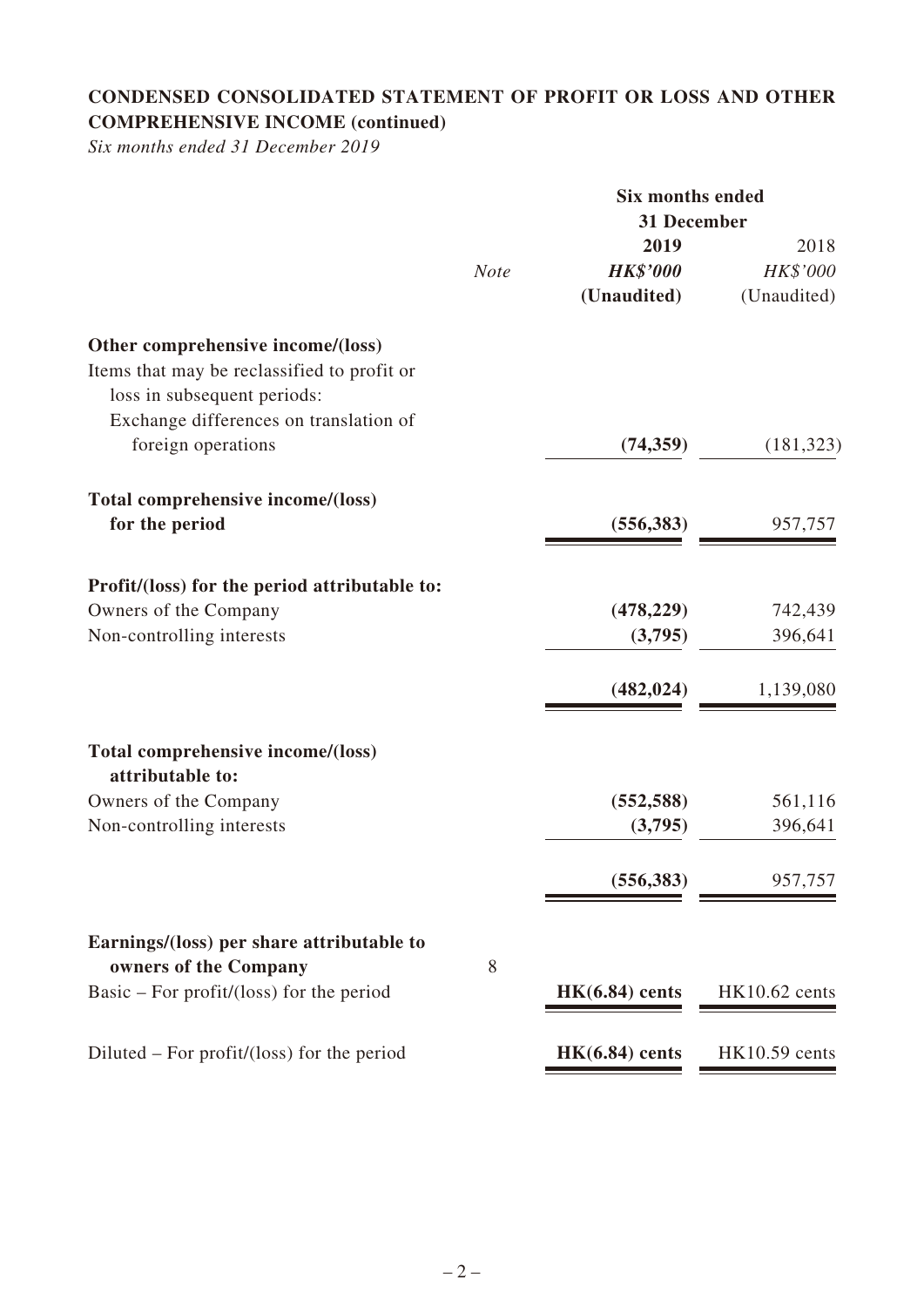# **CONDENSED CONSOLIDATED STATEMENT OF FINANCIAL POSITION**

*At 31 December 2019*

|                                                 |              | 31 December<br>2019 | 30 June<br>2019 |
|-------------------------------------------------|--------------|---------------------|-----------------|
|                                                 | <b>Notes</b> | <b>HK\$'000</b>     | HK\$'000        |
|                                                 |              | (Unaudited)         | (Audited)       |
| <b>NON-CURRENT ASSETS</b>                       |              |                     |                 |
| Property, plant and equipment                   |              | 1,832,066           | 1,887,471       |
| Investment properties                           |              | 18,300,000          | 18,500,000      |
| Right-of-use assets                             |              | 44,812              |                 |
| Prepaid land lease payments                     |              |                     | 44,007          |
| Intangible assets                               |              | 110,685             | 111,654         |
| Vines                                           |              | 14,690              | 15,150          |
| Deferred tax assets                             |              | 826                 | 1,210           |
| Total non-current assets                        |              | 20,303,079          | 20,559,492      |
| <b>CURRENT ASSETS</b>                           |              |                     |                 |
| Inventories                                     |              | 723,732             | 160,573         |
| Properties under development                    |              | 9,448,942           | 9,202,358       |
| Trade receivables, prepayments, deposits and    |              |                     |                 |
| other receivables                               | 9            | 3,660,048           | 3,985,712       |
| Due from related companies                      |              | 728,177             | 144,186         |
| Pledged deposits                                |              | 168,982             | 346,590         |
| Cash and cash equivalents                       |              | 2,380,917           | 3,884,371       |
| Total current assets                            |              | 17,110,798          | 17,723,790      |
| <b>CURRENT LIABILITIES</b>                      |              |                     |                 |
| Trade payables                                  | 10           | 117,161             | 388,531         |
| Accruals and other payables                     |              | 703,357             | 867,858         |
| Due to related companies                        |              | 7,939               | 8,085           |
| Tax payable                                     |              | 93,702              | 87,654          |
| Interest-bearing bank and other borrowings      |              | 8,833,974           | 8,775,972       |
| Loan from a non-controlling shareholder         |              | 2,137,904           | 2,137,904       |
| Total current liabilities                       |              | 11,894,037          | 12,266,004      |
| <b>NET CURRENT ASSETS</b>                       |              | 5,216,761           | 5,457,786       |
| TOTAL ASSETS LESS CURRENT<br><b>LIABILITIES</b> |              | 25,519,840          | 26,017,278      |
|                                                 |              |                     |                 |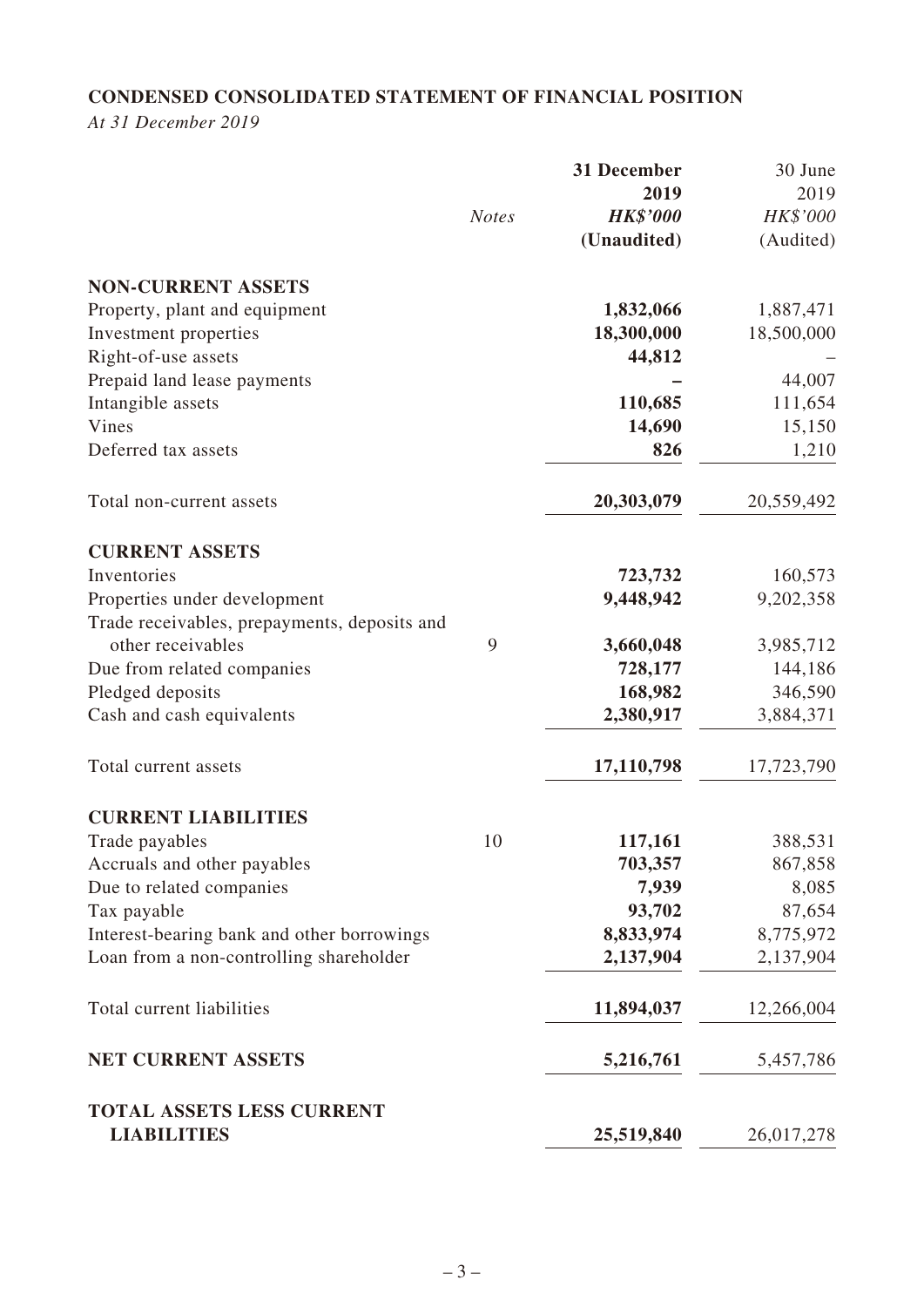# **CONDENSED CONSOLIDATED STATEMENT OF FINANCIAL POSITION (continued)**

*At 31 December 2019*

|                                              | 31 December     | 30 June    |
|----------------------------------------------|-----------------|------------|
|                                              | 2019            | 2019       |
|                                              | <b>HK\$'000</b> | HK\$'000   |
|                                              | (Unaudited)     | (Audited)  |
| <b>NON-CURRENT LIABILITIES</b>               |                 |            |
| Other payables                               | 42,664          | 42,850     |
| Interest-bearing bank and other borrowings   | 6,648,691       | 6,589,225  |
| Deferred tax liabilities                     | 20,246          | 20,581     |
| Total non-current liabilities                | 6,711,601       | 6,652,656  |
| Net assets                                   | 18,808,239      | 19,364,622 |
| <b>EQUITY</b>                                |                 |            |
| Equity attributable to owners of the Company |                 |            |
| Share capital                                | 699,065         | 699,065    |
| Reserves                                     | 18,120,097      | 18,672,685 |
|                                              | 18,819,162      | 19,371,750 |
| Non-controlling interests                    | (10, 923)       | (7, 128)   |
| Total equity                                 | 18,808,239      | 19,364,622 |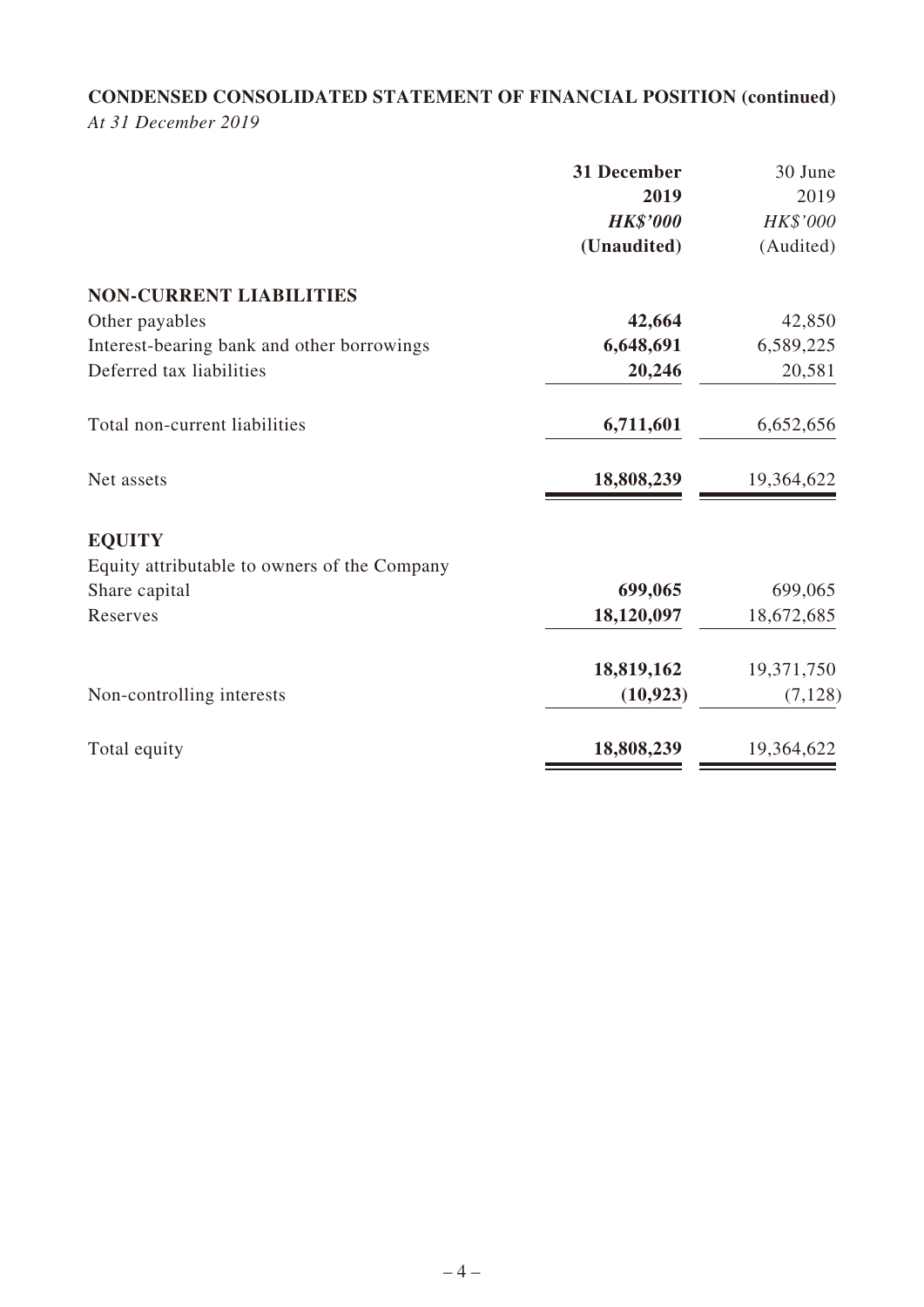# **NOTES TO THE CONDENSED CONSOLIDATED FINANCIAL STATEMENTS** *FOR THE SIX MONTHS ENDED 31 DECEMBER 2019*

#### **1. BASIS OF PREPARATION**

The condensed consolidated financial statements have been prepared in accordance with Hong Kong Accounting Standard ("**HKAS**") 34 "Interim Financial Reporting" issued by the Hong Kong Institute of Certified Public Accountants (the "**HKICPA**") and with the applicable disclosure requirements of Appendix 16 of the Rules Governing the Listing of Securities (the "**Listing Rules**") on The Stock Exchange of Hong Kong Limited (the "**Stock Exchange**").

The condensed consolidated financial statements do not include all the information and disclosures required in the annual financial statements, and should be read in conjunction with the Group's annual financial statements for the year ended 30 June 2019.

#### **2. SIGNIFICANT ACCOUNTING POLICIES**

The accounting policies adopted in the preparation of the condensed consolidated financial statements are consistent with those followed in the preparation of the Group's annual consolidated financial statements for the year ended 30 June 2019, except for the adoption of the following revised Hong Kong Financial Reporting Standards ("**HKFRSs**") issued by the HKICPA, which are effective for the first time for the Group's annual periods beginning on or after 1 July 2019.

| Amendments to HKFRS 9                  | Prepayment Features with Negative Compensation       |
|----------------------------------------|------------------------------------------------------|
| HKFRS 16                               | Leases                                               |
| Amendments to HKAS 19                  | Plan Amendment, Curtailment or Settlement            |
| Amendments to HKAS 28                  | Long-term Interests in Associates and Joint Ventures |
| HK(IFRIC)-Int 23                       | Uncertainty over Income Tax Treatments               |
| Annual Improvements to 2015–2017 Cycle | Amendments to HKFRS 3, HKFRS 11, HKAS 12 and         |
|                                        | $HKAS$ 23                                            |

Except as described below, the adoption of these new and amendments to HKFRSs had no material effect on the results and financial position of the Group and/or disclosures set out in these unaudited condensed consolidated financial statements for the current and/or prior accounting periods.

#### **Impacts and changes in accounting policies of application on HKFRS 16 "Leases"**

HKFRS 16 replaces HKAS 17 Leases, HK(IFRIC)-Int 4 Determining whether an Arrangement contains a Lease, HK(SIC)-Int 15 Operating Leases – Incentives and HK(SIC)-Int 27 Evaluating the Substance of Transactions Involving the Legal Form of a Lease. The standard sets out the principles for the recognition, measurement, presentation and disclosure of leases and requires lessees to account for all leases under a single on-balance sheet model. Lessor accounting under HKFRS 16 is substantially unchanged from HKAS 17. Lessors will continue to classify leases as either operating or finance leases using similar principles as in HKAS 17. Therefore, HKFRS 16 did not have any financial impact on leases where the Group is the lessor.

The Group has adopted HKFRS 16 from 1 July 2019. The Group has used the simplified transition approach and will not restate comparative amounts for the year prior to first adoption. The reclassifications arising from the new leasing rules are therefore recognised in the opening balance on 1 July 2019.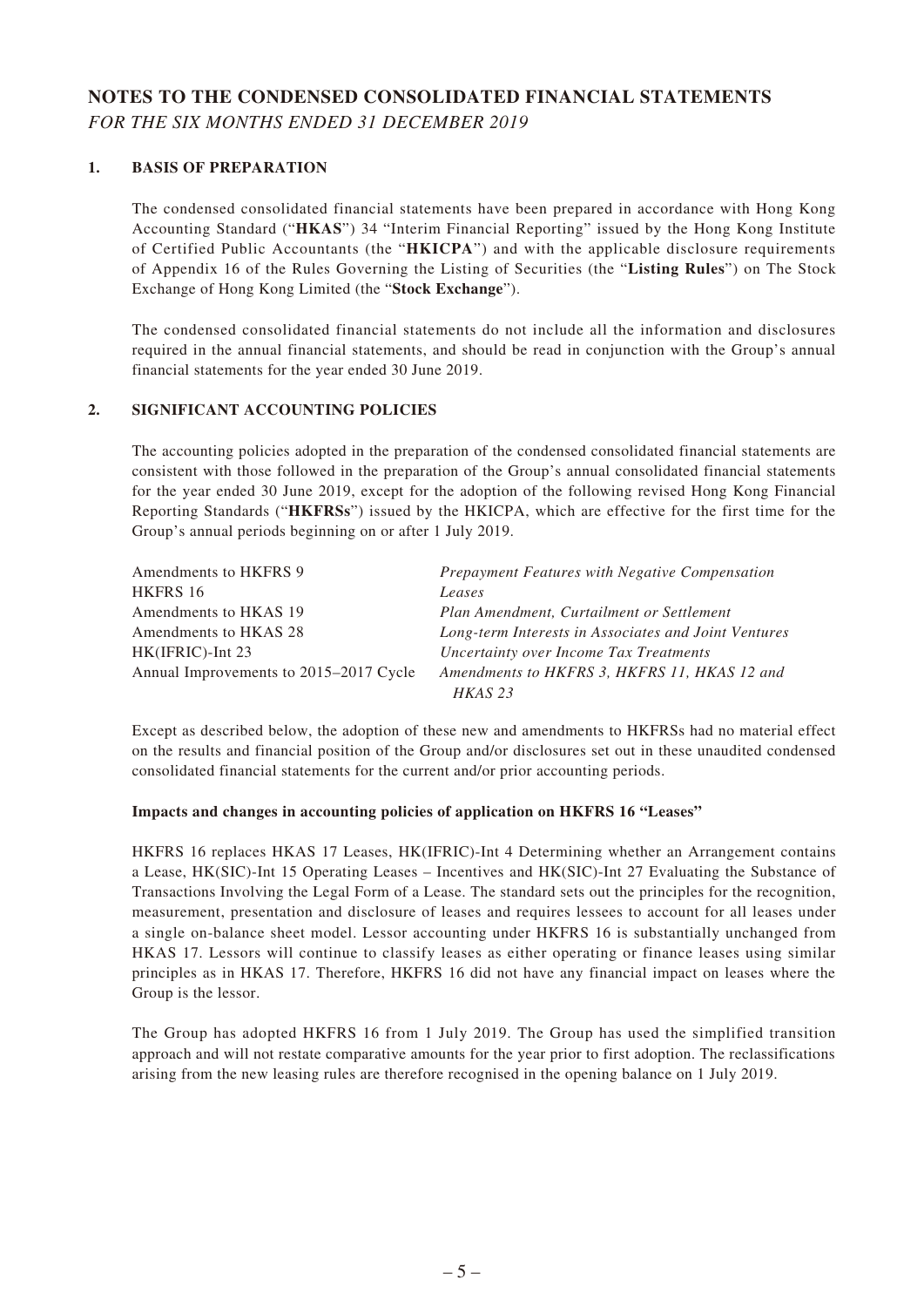The Group's leases consist of rentals of land and office premises, in which their existing contracts satisfy the definition of a lease under HKFRS 16. For leases previously classified as operating leases, the Group has elected to measure the right-of-use assets at the amounts equal to the lease liabilities adjusted by any prepaid or accrued lease payments. Accordingly, no adjustments were recognised to the opening balance of retained profits as at 1 July 2019, the date of initial adoption. The Group applied the following practical expedients on transition to HKFRS 16 for those leases which were previously classified as operating leases under HKAS 17.

- Applied the recognition exemption for leases for which the lease term ends within 12 months of the date of initial adoption
- Excluded the initial direct costs from the measurement of the right-of-use assets

Upon the adoption of HKFRS 16, the Group reclassified the prepaid land lease payments to right-ofuse assets for presentation purpose. The table below explains the difference between operating lease commitments disclosed at 30 June 2019 by applying HKAS 17 and lease liabilities recognised at 1 July 2019 by applying HKFRS 16:

|                                                                                                               | <i>HK\$'000</i> |
|---------------------------------------------------------------------------------------------------------------|-----------------|
| Operating lease commitments at 30 June 2019 (audited)                                                         | 4,251           |
| Less: Exemption for leases for which the lease terms ends within<br>12 months of the date of initial adoption | (2,817)         |
| Total lease liabilities at 1 July 2019 (unaudited)                                                            | 1.434           |

The table below summarises the impact on the adoption of HKFRS 16:

|                                             | Increase/(decrease)<br>HK\$'000<br>(Unaudited) |
|---------------------------------------------|------------------------------------------------|
| <b>Assets</b>                               |                                                |
| Right-of-use assets                         | 46,711                                         |
| Prepaid land lease payments                 | (44,007)                                       |
| Prepayments, deposits and other receivables | (1,270)                                        |
| Total assets at 1 July 2019                 | 1,434                                          |
| <b>Liabilities</b>                          |                                                |
| Accruals and other payables                 | 1,434                                          |
| Total liabilities at 1 July 2019            | 1,434                                          |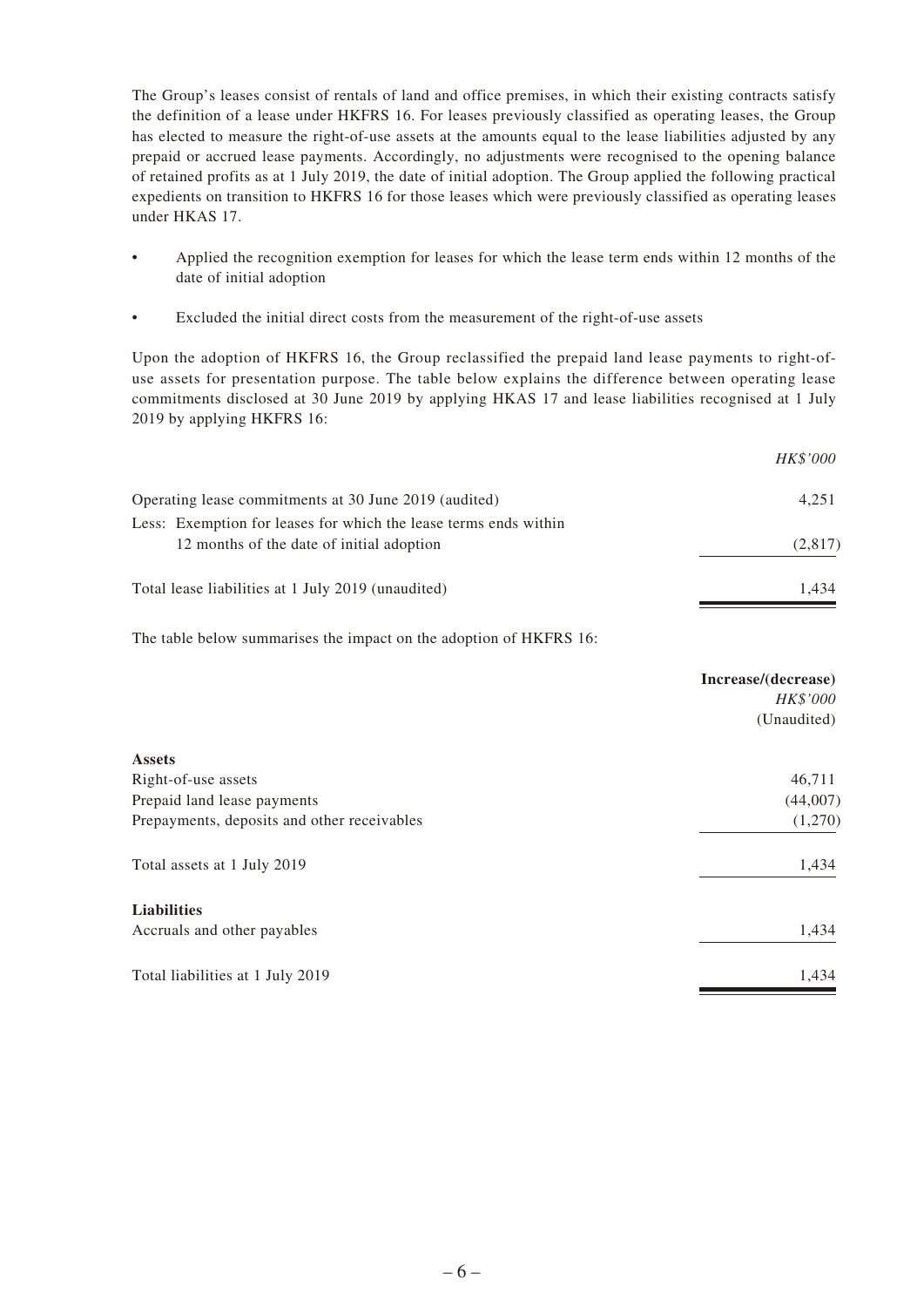#### **Summary of new accounting policies**

Set out below are the new accounting policies of the Group upon adoption of IFRS 16:

#### **Right-of-use assets**

The Group recognises right-of-use assets at the commencement date of the lease. Right-of-use assets are measured at cost, less any accumulated depreciation and impairment losses, and adjusted for any remeasurement of lease liabilities. The cost of right-of-use assets includes the amount of lease liabilities recognised, initial direct costs incurred, and lease payments made at or before the commencement date less any lease incentives received. Unless the Group is reasonably certain to obtain ownership of the leased asset at the end of the lease term, the recognised right-of-use assets are depreciated on a straight-line basis over the shorter of its estimated useful life and the lease term. Right-of-use assets are subject to impairment.

#### **Lease liabilities**

At the commencement date of the lease, the Group recognises lease liabilities measured at the present value of lease payments to be made over the lease term. The lease payments include fixed payments (including in-substance fixed payments) less any lease incentives receivable, variable lease payments that depend on an index or a rate, and amounts expected to be paid under residual value guarantees. The lease payments also include the exercise price of a purchase option reasonably certain to be exercised by the Group and payments of penalties for terminating a lease, if the lease term reflects the Group exercising the option to terminate. The variable lease payments that do not depend on an index or a rate are recognised as expense in the period on which the event or condition that triggers the payment occurs.

In calculating the present value of lease payments, the Group uses the incremental borrowing rate at the lease commencement date if the interest rate implicit in the lease is not readily determinable. After the commencement date, the amount of lease liabilities is increased to reflect the accretion of interest and reduced for the lease payments made. In addition, the carrying amount of lease liabilities is remeasured if there is a modification, a change in the lease term, a change in the in-substance fixed lease payments or a change in the assessment to purchase the underlying asset.

#### **Short-term leases and leases of low-value assets**

The Group applies the short-term lease recognition exemption to its short-term leases. It also applies the lease of low-value assets recognition exemption to leases of office equipment that are considered of low value. Lease payments on short-term leases and leases of low-value assets are recognised as expense on a straight-line basis over the lease term.

#### **3. OPERATING SEGMENT INFORMATION**

For management purposes, the Group is organised into business units based on their services and products, and has four reportable operating segments as follows:

- (a) the property segment engages in property development and investment;
- (b) the winery and wine related segment engages in trading of wines, wine storage, operation of vineyards and restaurants;
- (c) the factoring segment engages in the provision of factoring services; and
- (d) the financial investments segment engages in securities and derivatives investment and trading and investment in financial instruments.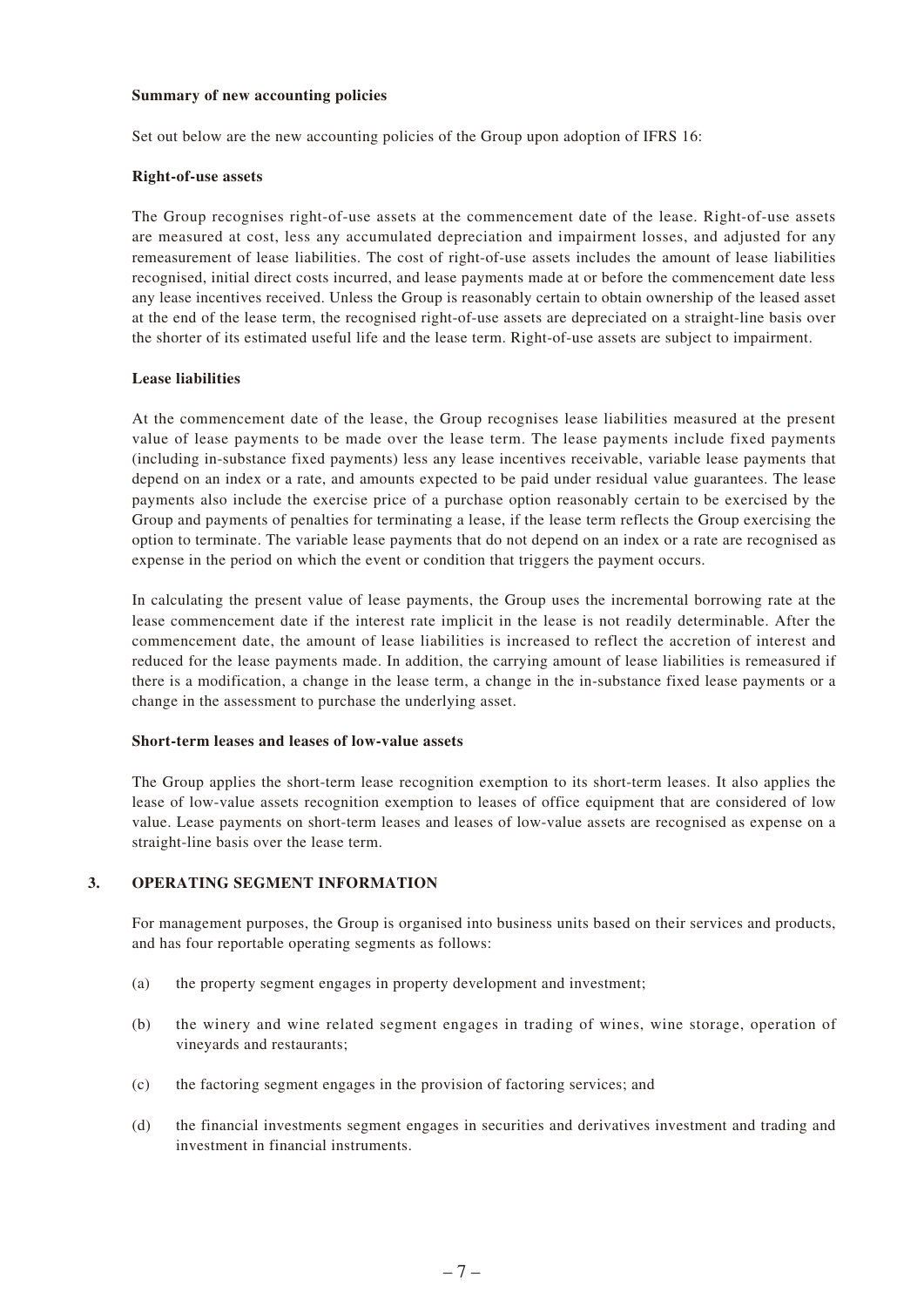The following tables present revenue and profit information for the Group's business segments for the six months ended 31 December 2019 and 31 December 2018, respectively.

#### **For the six months ended 31 December 2019**

|                                   | <b>Property</b><br><b>HK\$'000</b><br>(Unaudited) | Winery and<br>wine related<br><b>HK\$'000</b><br>(Unaudited) | Factoring<br><b>HK\$'000</b><br>(Unaudited) | <b>Financial</b><br><b>Investments</b><br><b>HK\$'000</b><br>(Unaudited) | <b>Eliminations</b><br><b>HK\$'000</b><br>(Unaudited) | <b>Consolidated</b><br><b>HK\$'000</b><br>(Unaudited) |
|-----------------------------------|---------------------------------------------------|--------------------------------------------------------------|---------------------------------------------|--------------------------------------------------------------------------|-------------------------------------------------------|-------------------------------------------------------|
| <b>Segment revenue:</b>           |                                                   |                                                              |                                             |                                                                          |                                                       |                                                       |
| Sales to external customers       | 112,084                                           | 140,651                                                      | 95,028                                      |                                                                          |                                                       | 347,763                                               |
| Intersegment sales                | 17,439                                            |                                                              |                                             |                                                                          | (17, 439)                                             |                                                       |
| Total                             | 129,523                                           | 140,651                                                      | 95,028                                      |                                                                          | (17, 439)                                             | 347,763                                               |
| <b>Segment results:</b>           | (97,760)                                          | (8,539)                                                      | 80,328                                      | (1,250)                                                                  | (17, 439)                                             | (44,660)                                              |
| Reconciliations                   |                                                   |                                                              |                                             |                                                                          |                                                       |                                                       |
| Unallocated other income          |                                                   |                                                              |                                             |                                                                          |                                                       | 5,866                                                 |
| Corporate administrative expenses |                                                   |                                                              |                                             |                                                                          |                                                       | (56, 716)                                             |
| Finance costs                     |                                                   |                                                              |                                             |                                                                          |                                                       | (377, 338)                                            |
| Loss before tax                   |                                                   |                                                              |                                             |                                                                          |                                                       | (472, 848)                                            |

#### For the six months ended 31 December 2018

|                                             | Property<br>HK\$'000<br>(Unaudited) | Winery and<br>wine related<br>HK\$'000<br>(Unaudited) | Factoring<br>HK\$'000<br>(Unaudited) | Financial<br>Investments<br>HK\$'000<br>(Unaudited) | Eliminations<br>HK\$'000<br>(Unaudited) | Consolidated<br>HK\$'000<br>(Unaudited) |
|---------------------------------------------|-------------------------------------|-------------------------------------------------------|--------------------------------------|-----------------------------------------------------|-----------------------------------------|-----------------------------------------|
| <b>Segment revenue:</b>                     |                                     |                                                       |                                      |                                                     |                                         |                                         |
| Sales to external customers                 | 72,886                              | 180,175                                               | 68,378                               |                                                     |                                         | 321,439                                 |
| Intersegment sales                          | 16,640                              |                                                       |                                      | $\overline{\phantom{0}}$                            | (16, 640)                               |                                         |
| Total                                       | 89,526                              | 180,175                                               | 68,378                               |                                                     | (16,640)                                | 321,439                                 |
| <b>Segment results:</b>                     | 1,337,077                           | 67,387                                                | 65,597                               | (1,283)                                             | (16,640)                                | 1,452,138                               |
| Reconciliations<br>Unallocated other income |                                     |                                                       |                                      |                                                     |                                         | 15                                      |
| Corporate administrative expenses           |                                     |                                                       |                                      |                                                     |                                         | (39,762)                                |
| Finance costs                               |                                     |                                                       |                                      |                                                     |                                         | (248, 477)                              |
| Profit before tax                           |                                     |                                                       |                                      |                                                     |                                         | 1,163,914                               |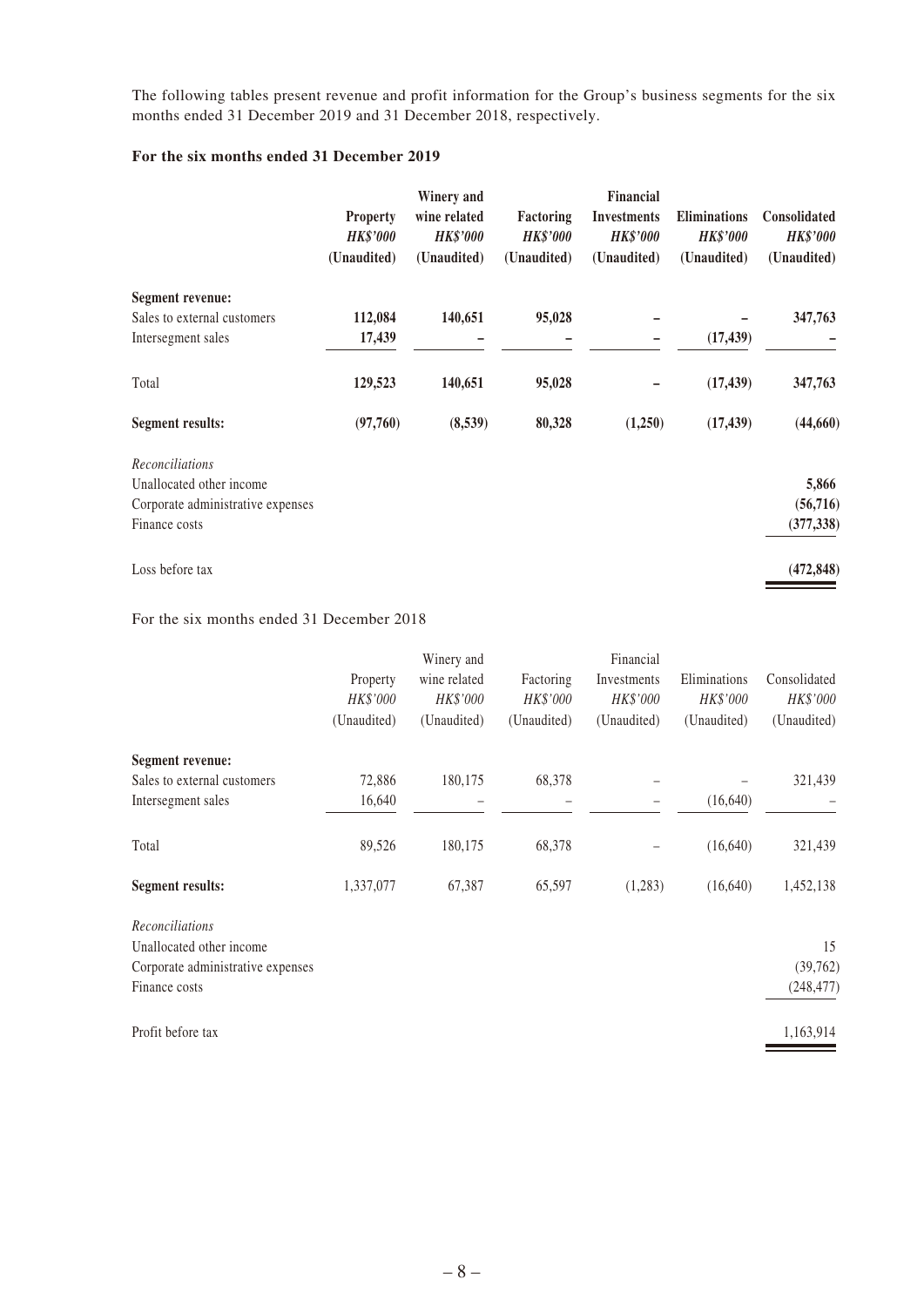## **4. REVENUE**

An analysis of the Group's revenue is as follows:

|                                         | Six months ended |             |
|-----------------------------------------|------------------|-------------|
|                                         | 31 December      |             |
|                                         | 2019             | 2018        |
|                                         | <b>HK\$'000</b>  | HK\$'000    |
|                                         | (Unaudited)      | (Unaudited) |
| Revenue from contracts with customers   |                  |             |
| Sale of wines                           | 93,503           | 135,592     |
| Restaurant operations                   | 36,748           | 32,790      |
| Provision of wine storage services      | 10,400           | 11,793      |
| Property management and related income  | 17,559           | 13,145      |
| Project management fee income           | 15,365           |             |
|                                         | 173,575          | 193,320     |
| Interest income                         |                  |             |
| Interest income from factoring services | 95,028           | 68,378      |
| Revenue from other sources              |                  |             |
| Gross rental income                     | 79,160           | 59,741      |
|                                         | 347,763          | 321,439     |

#### **Revenue from contracts with customers**

## *Disaggregated revenue information*

### **For the six months ended 31 December 2019**

|                                             | Winery<br>and wine<br>related<br><b>HK\$'000</b><br>(Unaudited) | <b>Property</b><br>development<br>and<br>investment<br><b>HK\$'000</b><br>(Unaudited) | <b>Total</b><br><b>HK\$'000</b><br>(Unaudited) |
|---------------------------------------------|-----------------------------------------------------------------|---------------------------------------------------------------------------------------|------------------------------------------------|
| Type of goods or services                   |                                                                 |                                                                                       |                                                |
| Sale of wines                               | 93,503                                                          |                                                                                       | 93,503                                         |
| Restaurant operations                       | 36,748                                                          |                                                                                       | 36,748                                         |
| Provision of wine storage services          | 10,400                                                          |                                                                                       | 10,400                                         |
| Property management and related income      |                                                                 | 17,559                                                                                | 17,559                                         |
| Project management fee income               |                                                                 | 15,365                                                                                | 15,365                                         |
| Total revenue from contracts with customers | 140,651                                                         | 32,924                                                                                | 173,575                                        |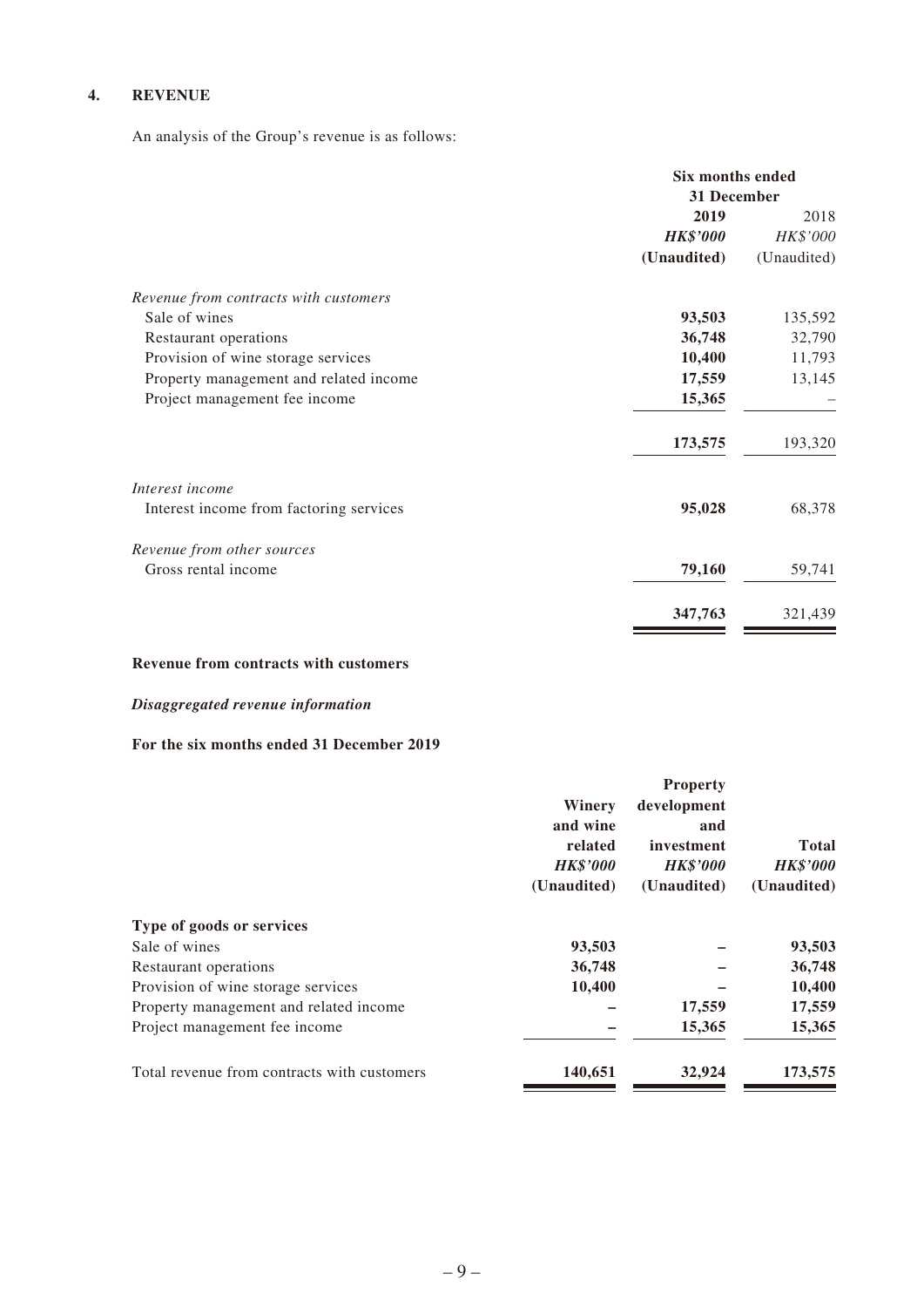|                                             |                 | <b>Property</b> |                 |
|---------------------------------------------|-----------------|-----------------|-----------------|
|                                             | Winery          | development     |                 |
|                                             | and wine        | and             |                 |
|                                             | related         | investment      | <b>Total</b>    |
|                                             | <b>HK\$'000</b> | <b>HK\$'000</b> | <b>HK\$'000</b> |
|                                             | (Unaudited)     | (Unaudited)     | (Unaudited)     |
| Timing of revenue recognition               |                 |                 |                 |
| Goods transferred at a point in time        | 130,251         |                 | 130,251         |
| Services transferred over time              | 10,400          | 32,924          | 43,324          |
| Total revenue from contracts with customers | 140,651         | 32,924          | 173,575         |
|                                             |                 |                 |                 |

# **5. PROFIT/(LOSS) BEFORE TAX**

Profit/(loss) before tax has been arrived at after charging/(crediting):

|                                               | Six months ended |             |
|-----------------------------------------------|------------------|-------------|
|                                               | 31 December      |             |
|                                               | 2019             | 2018        |
|                                               | <b>HK\$'000</b>  | HK\$'000    |
|                                               | (Unaudited)      | (Unaudited) |
| Depreciation of property, plant and equipment | 34,456           | 33,471      |
| Less: Amount included in inventory overheads  | (2,108)          | (2,164)     |
|                                               | 32,348           | 31,307      |
| Depreciation of right-of-use assets           | 1,099            |             |
| Amortisation of intangible assets             | 458              | 459         |
| Amortisation of prepaid land lease payments   |                  | 638         |
| Foreign exchange differences, net             |                  | 2,757       |

#### **6. INCOME TAX EXPENSE**

|                               |                 | Six months ended<br>31 December |  |
|-------------------------------|-----------------|---------------------------------|--|
|                               | 2019            | 2018                            |  |
|                               | <b>HK\$'000</b> | HK\$'000                        |  |
|                               | (Unaudited)     | (Unaudited)                     |  |
| Current – Hong Kong           |                 |                                 |  |
| Charge for the period         |                 | 11,929                          |  |
| Current – Elsewhere           |                 |                                 |  |
| Charge for the period         | 18,394          | 12,905                          |  |
| Over provision in prior years | (9,600)         |                                 |  |
| Deferred                      |                 |                                 |  |
| Charge for the period         | 382             |                                 |  |
| Tax charge for the period     | 9,176           | 24,834                          |  |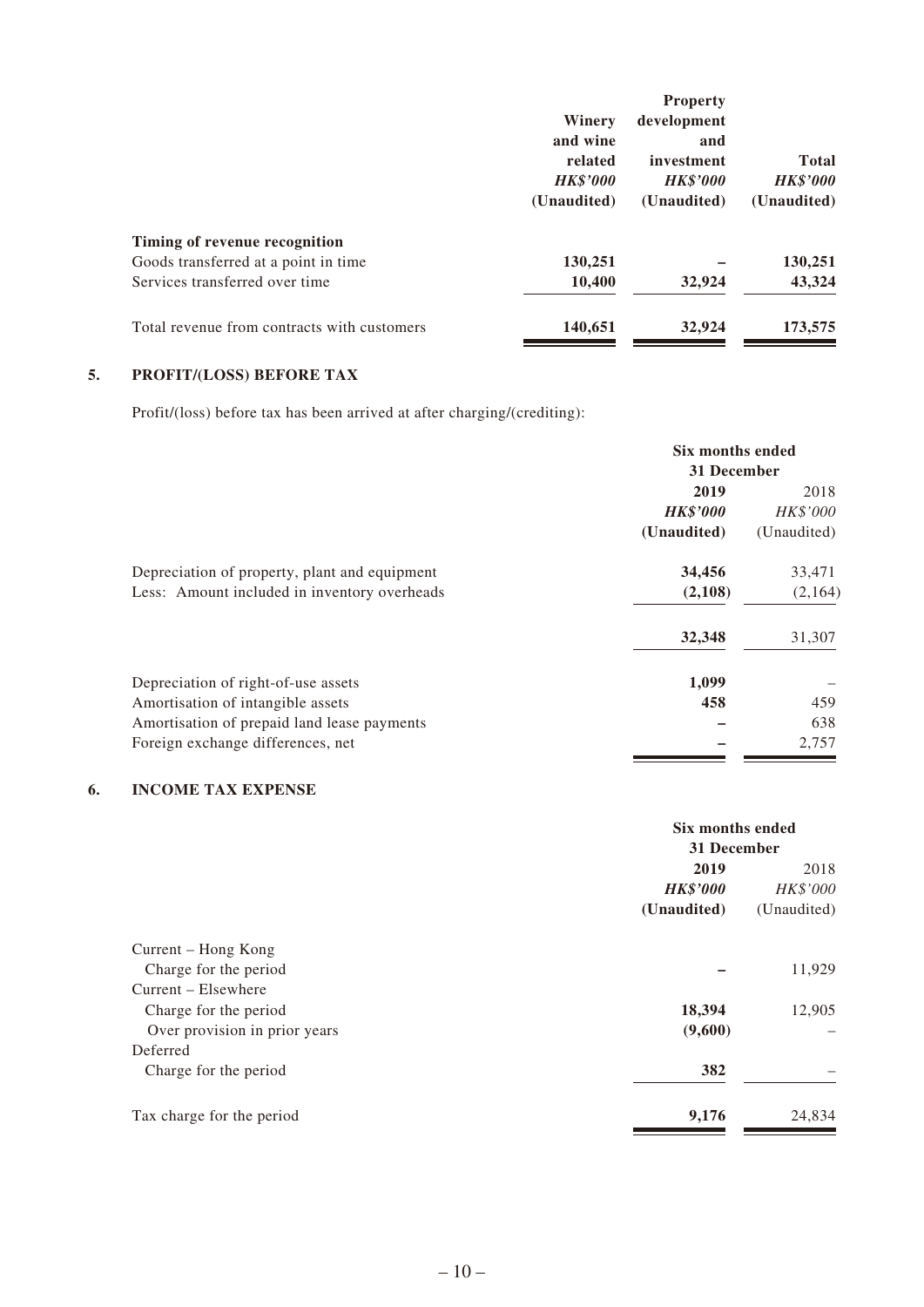#### **7. DIVIDEND**

The Board does not recommend the payment of an interim dividend for the six months ended 31 December 2019 (six months ended 31 December 2018: Nil).

#### **8. EARNINGS/(LOSS) PER SHARE**

The calculation of the basic earnings/(loss) per share is based on:

|                                                                        | <b>Six months ended</b><br>31 December                                   |             |
|------------------------------------------------------------------------|--------------------------------------------------------------------------|-------------|
|                                                                        | 2019                                                                     | 2018        |
|                                                                        | <b>HK\$'000</b>                                                          | HK\$'000    |
|                                                                        | (Unaudited)                                                              | (Unaudited) |
| Earnings/(Loss)                                                        |                                                                          |             |
| Profit/(loss) attributable to owners of the Company, used in the basic |                                                                          |             |
| earnings/(loss) per share calculation                                  | (478, 229)                                                               | 742,439     |
|                                                                        | <b>Number of shares</b><br><b>Six months ended</b><br><b>31 December</b> |             |
|                                                                        |                                                                          |             |
|                                                                        | 2019                                                                     | 2018        |
|                                                                        | $\bm{v}$                                                                 | '000'       |
| <b>Shares</b>                                                          |                                                                          |             |
| Weighted average number of ordinary shares in issue during the period  |                                                                          |             |
| used in the basic earnings/(loss) per share calculation                | 6,990,652                                                                | 6,990,652   |
| Effect of dilution – weighted average number of ordinary shares:       |                                                                          |             |
| Share options (Note)                                                   |                                                                          | 19,770      |
| Weighted average number of ordinary shares in issue during the period  |                                                                          |             |
| used in the diluted earnings/(loss) per share calculation              | 6,990,652                                                                | 7,010,422   |
|                                                                        |                                                                          |             |

*Note:* The diluted loss per share amount for the period ended 31 December 2019 decreases when taking into account the exercise of share options, the exercise of share option has an anti-dilutive effect on the basic loss per share for the period ended 31 December 2019 and were ignored in the calculation of diluted loss per share for the period ended 31 December 2019. Therefore, diluted loss per share amounts are based on the loss for the period of HK\$478,229,000, and the weighted average number of ordinary shares of 6,990,652,000 in issue during the period.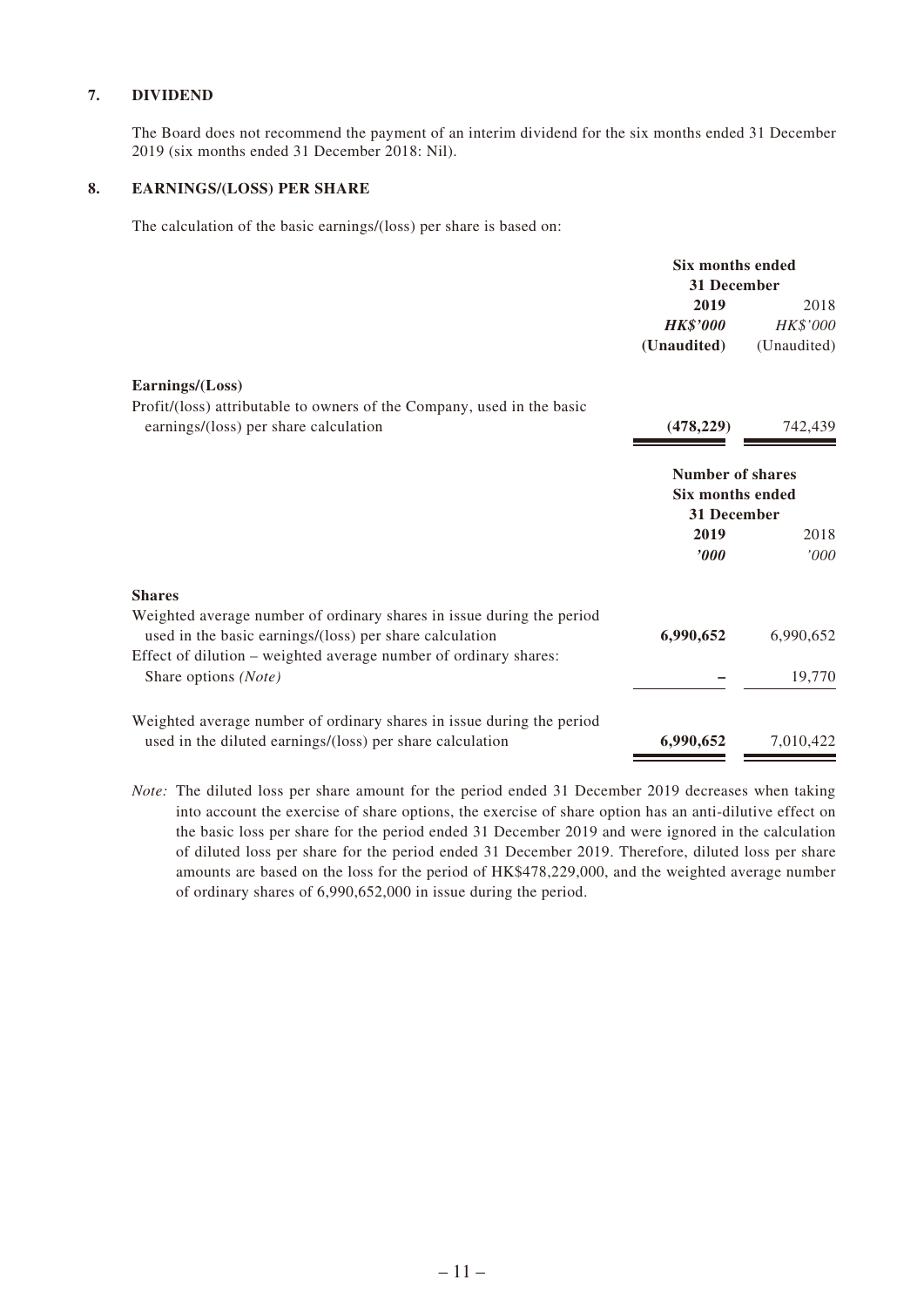#### **9. TRADE RECEIVABLES, PREPAYMENT, DEPOSITS AND OTHER RECEIVABLES**

Included in the balances are trade receivables for wine trading, provision of wine storage services, provision of factoring services, leasing of investment properties, provision of property management services and project management services.

The Group allows a credit period of 120 days for factoring services and 14 to 60 days for wine trading and provision of wine storage services. The Group normally requires its customers to make payment of monthly charges in advance in relation to the leasing of its investment properties, provision of property management services and project management services. An aged analysis of trade receivables, presented based on the invoice date except for factoring service, which is the date of provision of credit, is as follows:

|                     | 31 December     | 30 June   |
|---------------------|-----------------|-----------|
|                     | 2019            | 2019      |
|                     | <b>HK\$'000</b> | HK\$'000  |
|                     | (Unaudited)     | (Audited) |
| Less than 121 days  | 1,066,177       | 3,655,553 |
| $121$ to $150$ days | 10,071          | 4,631     |
| 151 to 180 days     | 4,942           | 1,699     |
| 181 to 365 days     | 79,253          | 142,047   |
| Over 1 year         | 185,698         | 164,685   |
|                     | 1,346,141       | 3,968,615 |
|                     |                 |           |

#### **10. TRADE PAYABLES**

An aged analysis of trade payables, presented based on the invoice date except for factoring service, which is the date the liabilities assumed by the Group, is as follows:

|                    | 31 December<br>2019<br><b>HK\$'000</b><br>(Unaudited) | 30 June<br>2019<br>HK\$'000<br>(Audited) |
|--------------------|-------------------------------------------------------|------------------------------------------|
| Less than 121 days | 115,569                                               | 385,899                                  |
| 121 to 150 days    | 1,581                                                 | 973                                      |
| 151 to 180 day     |                                                       |                                          |
| 181 to 365 days    |                                                       | 1,648                                    |
| Over 1 year        | 11                                                    | 11                                       |
|                    | 117,161                                               | 388,531                                  |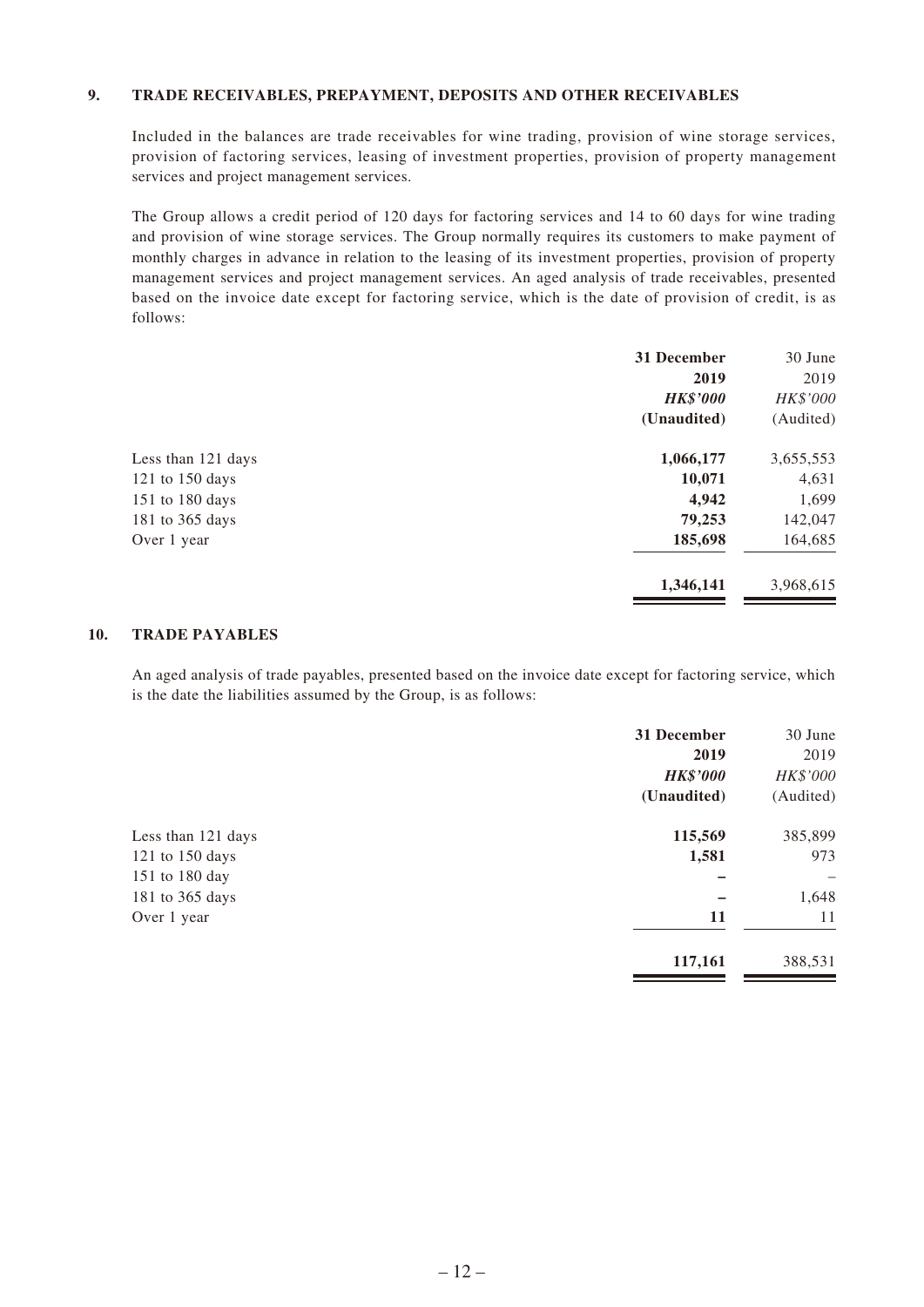## **MANAGEMENT DISCUSSION AND ANALYSIS**

## **Results**

The financial year ending 30 June 2020 ("**FY2020**") can be a challenging time for all of the Group's business segments, namely the real estate business, wine and related business and factoring. During the six months ended 31 December 2019 ("**the first half of FY2020**" or "**the period under review**"), the Group recorded revenue of approximately HK\$347.8 million, which represented an increase of 8.2% from the revenue of approximately HK\$321.4 million for the same period in the previous financial year ("**FY2019**"). The increase was mainly due to the increase in revenues generated by the Group's real estate business and the factoring, which was however, offset by significant drop in revenue generated from the wine trading business. Gross profit for the period under review decreased by 5.0% to HK\$230.1 million compared with the HK\$242.1 million for the same period in FY2019. The decrease in gross profit was mainly attributable to the narrowed gross profit margin at the wine trading business for the period under review. Moreover, the Group recorded a decrease in the fair value of approximately HK\$193.5 million from its investment properties, Goldin Financial Global Centre, in the period under review. This is in contrast to a fair value increase of HK\$1,298.9 million which was recorded for the same period in FY2019. Besides, the Group also recorded an increase in the finance costs of approximately HK\$128.9 million for the first half of FY2020 compared with those for the same period in FY2019. As a result, the Group recorded a loss of approximately HK\$478.2 million attributable to the owners of the Company against the profit of approximately HK\$742.4 million attributable to the owners of the Company for the first half of FY2019.

## **Business Review**

## *Real Estate Business*

## *Property Investment*

The combination of global economic risks and the ongoing sociopolitical unrest in Hong Kong since June 2019 dampened significantly the leasing demand for grade-A offices in the city. Multinational corporations became cautious about taking out new leases on office spaces for relocation or business expansion. Office decentralization from the traditional central business district (CBD) in Central to the office submarkets for lower rents, particularly those in Kowloon East, slowed down during the period under review as many commercial enterprises adopted a wait-and-see approach. Also, the companies which had previously contemplated setting up offices in Hong Kong decided either to shelve the plan or to choose other cities, say Singapore, as the locations for their offices instead. By the end of 2019, the net effective rent (per sq. ft.) in the traditional prime business areas in Hong Kong declined by a doubledigit percentage over that by the end of 2018. In contrast, Kowloon East, as the prominent alternative central business district ("**CBD2**"), recorded an average decrease of 3.6% in the net effective rent (per sq. ft.) for the same period. Net absorption of office spaces (in terms of net floor area in sq. ft.) in Kowloon East was 599,600 sq.ft. which accounted for 77% of the total annual net absorption of office spaces in Kowloon in 2019#.

<sup>#</sup> *Source: Market statistics of CBRE, Knight Frank and Savills, Q4 2019 and January 2020*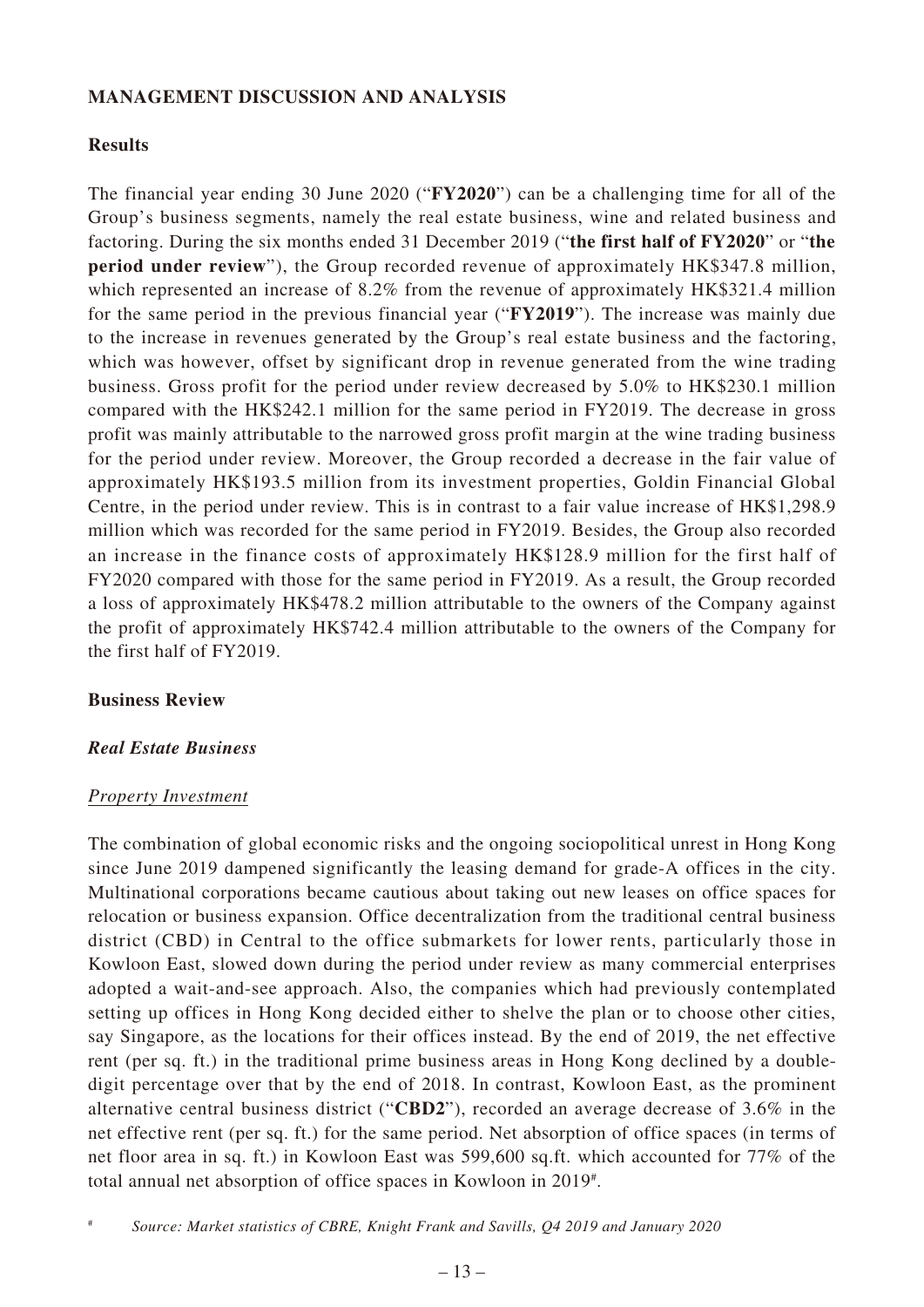The Group's investment properties, Goldin Financial Global Centre, which is located in the CBD2, Kowloon East, is a premium grade-A office building. It provides approximately 800,000 square feet (sq.ft.) of premium office space and approximately 100,000 sq.ft. of fine dining area. During the first half of FY2020, rental income and other relevant revenue from Goldin Financial Global Centre increased by 32.7% to HK\$96.7 million from the HK\$72.9 million in the first half of FY2019. The Group also generated new income in the form of project management fees which amounted to HK\$15.4 million. However, the general decline in market rents and the weak investor sentiment affected the valuation of the commercial properties in Hong Kong. As a result, the Group recorded a fair value decrease of approximately HK\$193.5 million for Goldin Financial Global Centre (the first half of FY2019: a fair value increase of approximately HK\$1,298.9 million). The property business segment recorded a loss of HK\$97.8 million against a profit of HK\$1,337.1 million in the first half of FY2019.

# *Property Development*

# Kai Tak Residential Development Project

The Group's Kai Tak Residential Development Project is located at Kai Tak Area 4B Site 4, Kai Tak, Kowloon with a maximum gross floor area of 53,394 sq.m. It is currently under development by its 60%-owned joint venture, Golden Sphere Developments Limited ("**Golden Sphere**"). The formulation of development plan is underway, and the foundation work is expected to commence in the first quarter of 2020. The Kai Tak Residential Development Project is scheduled to be completed on or before 30 September 2024.

## *Wine and Related Businesses*

In 2019, the China's wine market underwent adjustment and consolidation. According to the 中國國際啤酒網 (website of www.beerw.com), the volume and value of the total wine imports in 2019 decreased by 9.2% and 5.5% respectively. The falls had been partly caused by the exit of a number of wine import merchants from China's market in the year. The slowing economic growth, ongoing Sino-United States trade war and the increasing competition from the leading domestic brands decreased the wine imports to the country. The wine trading companies in China continued to sharpen their marketing strategies by means of streamlining the sales channel and improving the inventory turnover.

Amid the prolonged economic uncertainties caused by the Sino-United States trade negotiations, Chinese investors and wine collectors became cautious about investment in premium wines, especially the American wines on which the retaliatory tariff increased to 93% in 2019 due to the trade war between the two countries. Facing these headwinds, the Group recorded a fall in revenue from its wine trading business during the period under review. Revenues from the wine and related businesses (including income in the form of storage fees and income from its restaurant operations) decreased by 21.9% year on year to approximately HK\$140.7 million (first half of FY2019: HK\$180.2 million). In addition, the Group traded its premium wines at a much lower profit margin in the period under review.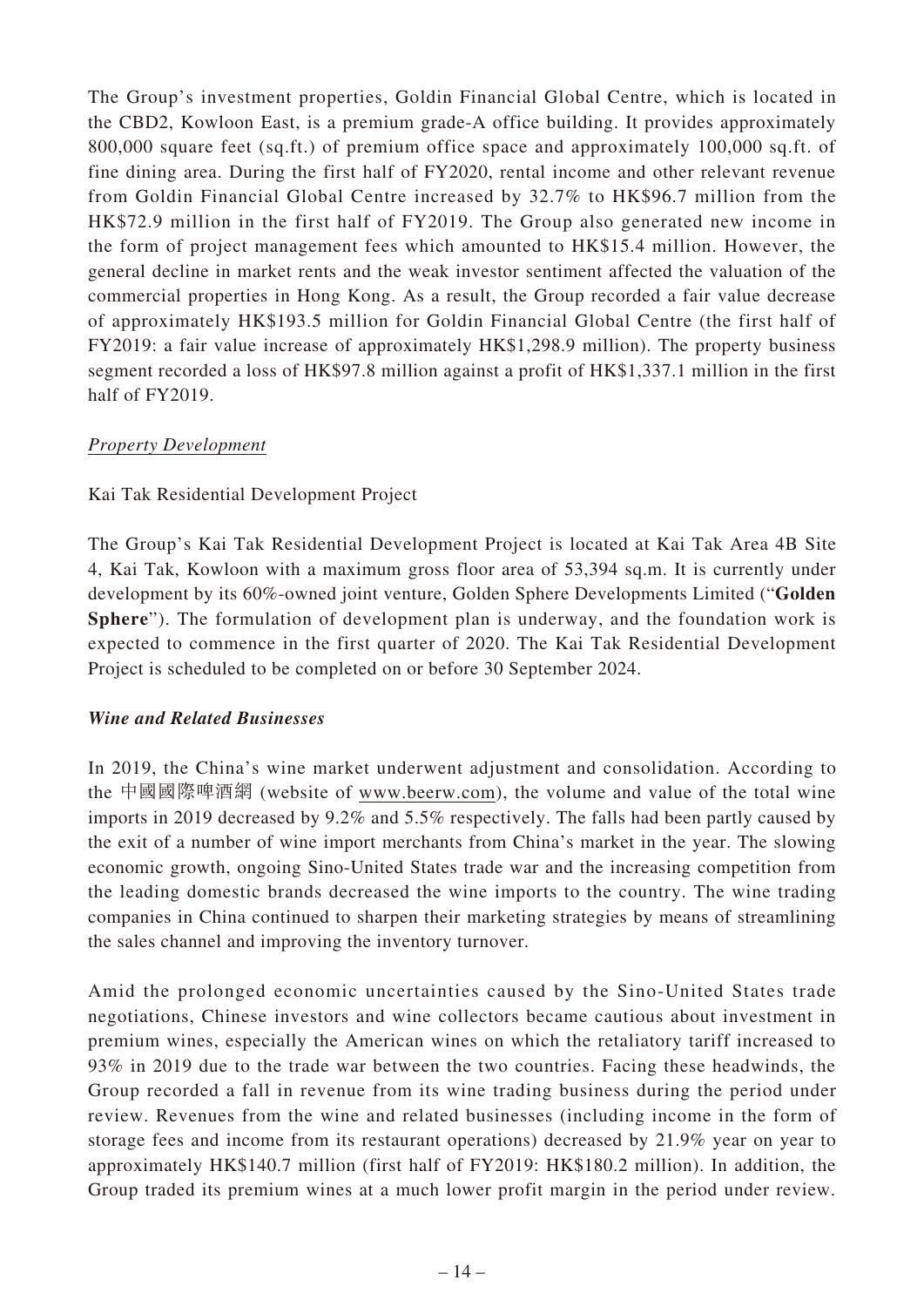The overall gross profit margin for the wine and related businesses dropped from 75% in the first half of FY2019 to 43% in the first half of FY2020. As a result, the Group recorded a loss of HK\$8.5 million for the wine and related businesses for the first half of FY2020 against the profit of HK\$67.4 million for the first half of FY2019.

# *Factoring*

The escalating United States-China trade tensions as well as the exchange rate fluctuation significantly increased the credit risk for the small and medium-sized enterprises ("**SMEs**") in China. Traditional banks tightened their credit policy toward the SMEs for better risk management. This forced many small enterprises to turn to other avenues for financing, such as shadow banks. They had to pay a higher borrowing costs in order to obtain the necessary funds for their business. Amid the credit crunch, the Group had also increased the handling fees and interests charge to its factoring clients, thus increased its profit generated from this segment. For the first half of FY2020, revenue from the factoring business increased by 39% to approximately HK\$95.0 million compared with the HK\$68.4 million for the first half of FY2019. Profit from this business segment increased by 22.5% to approximately HK\$80.3 million from the HK\$65.6 million for the first half of FY2019.

# **Financial Review**

# *Liquidity, Financial Resources and Gearing*

As at 31 December 2019, the Group's working capital stood at approximately HK\$5,216.8 million, representing a decrease of 4.4% over the HK\$5,457.8 million figure recorded as at 30 June 2019. Cash and cash equivalents and pledged bank deposits totalled approximately HK\$2,549.9 million, down by 39.7% compared with the HK\$4,231.0 million on 30 June 2019, which was mainly due to the cash used in the general operating activities, which included general expenses, finance costs and payment for committed transaction of the Group.

As at 31 December 2019, the Group's interest-bearing bank and other borrowings amounted to approximately HK\$15,482.7 million (30 June 2019: HK\$15,365.2 million). The increase was mainly due to the amortization of upfront fees incurred for the arrangement of bank and other borrowings. In addition, as of 31 December 2019, the Group had an outstanding noninterest-bearing loan from a non-controlling shareholder of approximately HK\$2,137.9 million (30 June 2019: HK\$2,137.9 million). It represented the funding contribution from the joint venture partner (a company beneficially owned by Mr. Pan Sutong ("**Mr. Pan**")) for financing of acquisition of the Group's properties under development in FY2019.

The Group maintained a borrowing facility of US\$500 million (equivalent to HK\$3,893.6 million) (30 June 2019: US\$500 million (equivalent to HK\$3,906.0 million)) from a related company in which Mr. Pan has a beneficial interest. None of the amount of the facilities had been utilized as at 30 June 2019 and 31 December 2019.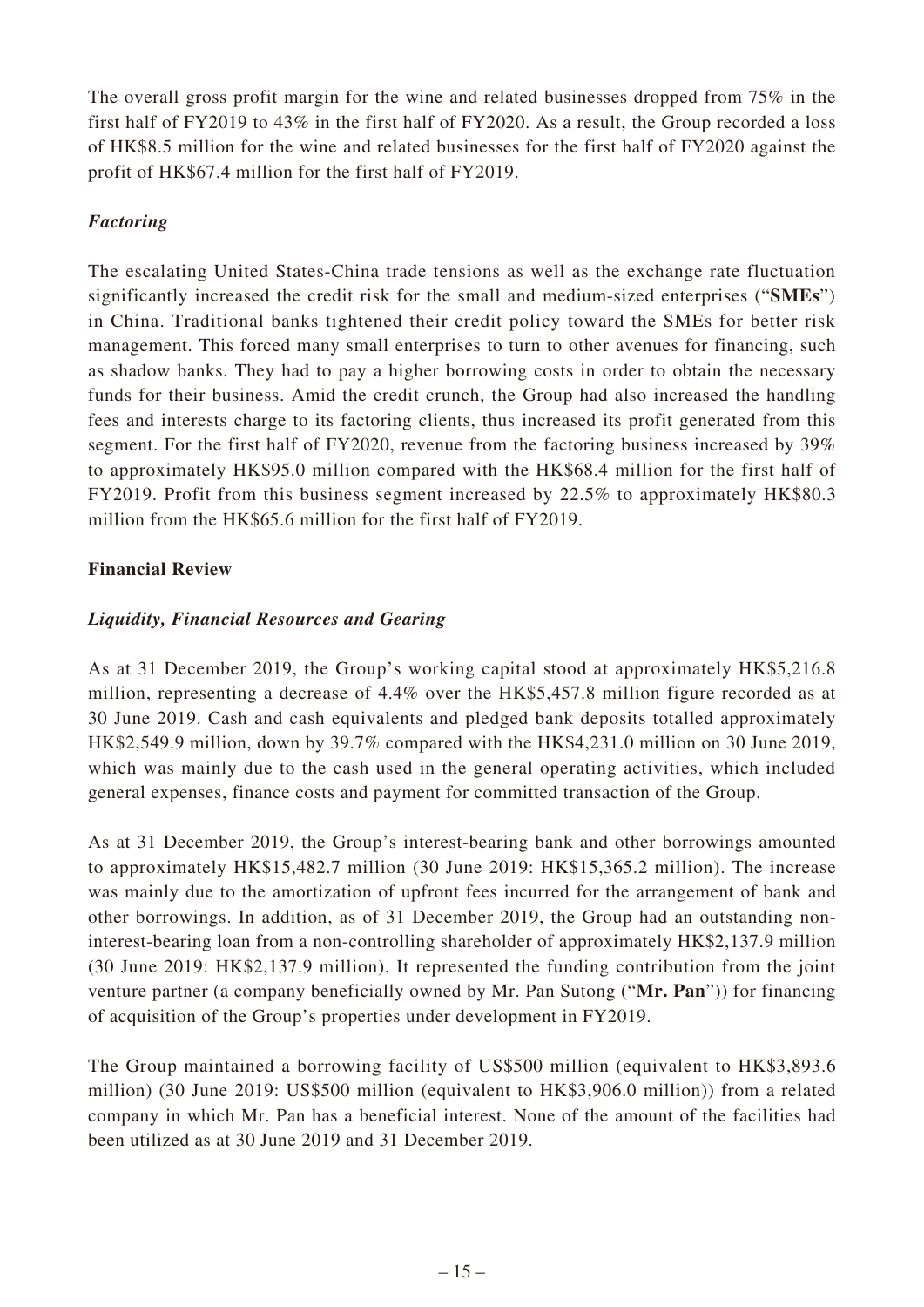As at 31 December 2019, the debt-to-total assets ratio, which is calculated as total bank and other borrowings ("**Total Debts**") divided by total assets of the Group, was maintained at a healthy level of 41.4%, compared with 40.1% as at 30 June 2019. The ratio of net debts (Total Debts net of cash and cash equivalents and pledged bank deposits) divided by total assets was approximately 34.6% (30 June 2019: 29.1%).

# *Foreign Exchange*

As the Group's key operations are in Hong Kong, China, the United States and France, its major assets and liabilities are primarily denominated in Hong Kong dollar, Renminbi, the US dollar and euro. While the Group has yet to formulate a formal policy on foreign currency hedging, it will, as always, continue to monitor its exposure to foreign exchange fluctuations carefully and may introduce appropriate hedging measures should the need arises.

# *Contingent Liabilities and Pledge of Assets*

As at 31 December 2019, there was no significant changes in contingent liabilities and pledge of assets of the Group as compared with those disclosed in the annual report of Group for the year ended 30 June 2019.

# **Prospect**

# *Real Estate Business*

The business environment in Hong Kong has been undermined since mid-2019. Costs control will become a key focus in 2020 for large commercial enterprises due to ongoing and increasing economic risks. According to the data from JLL, the difference between occupancy costs in Central and Kowloon East was as much as  $73\%$ <sup>#</sup>. This rental differential is estimated to remain in 2020 and will serve as an incentive for corporations to relocate to the office submarkets such as those in Kowloon East. Office decentralization will remain a priority in the long-term strategies of the commercial enterprises and large corporations in Hong Kong.

# *Source: JLL Global Premium Office Rent Tracker, Q4 2019*

Kai Tak Station (the Tuen Ma Line Phase 1 of the Shatin-to-Central Link of the Mass Transit Railway) came into service in mid-February 2020. The Group's real estate business will be benefiting from the locality development in the Kai Tak Area together with the huge urban development projects by the Hong Kong Government's "Energizing Kowloon East Initiative" which will transform Kowloon East into a prominent smart district in Hong Kong. We are confident that the CBD2 in Kowloon East will remain promising in terms of investment value and rental income as it is bolstered by the presence of Goldin Financial Global Centre.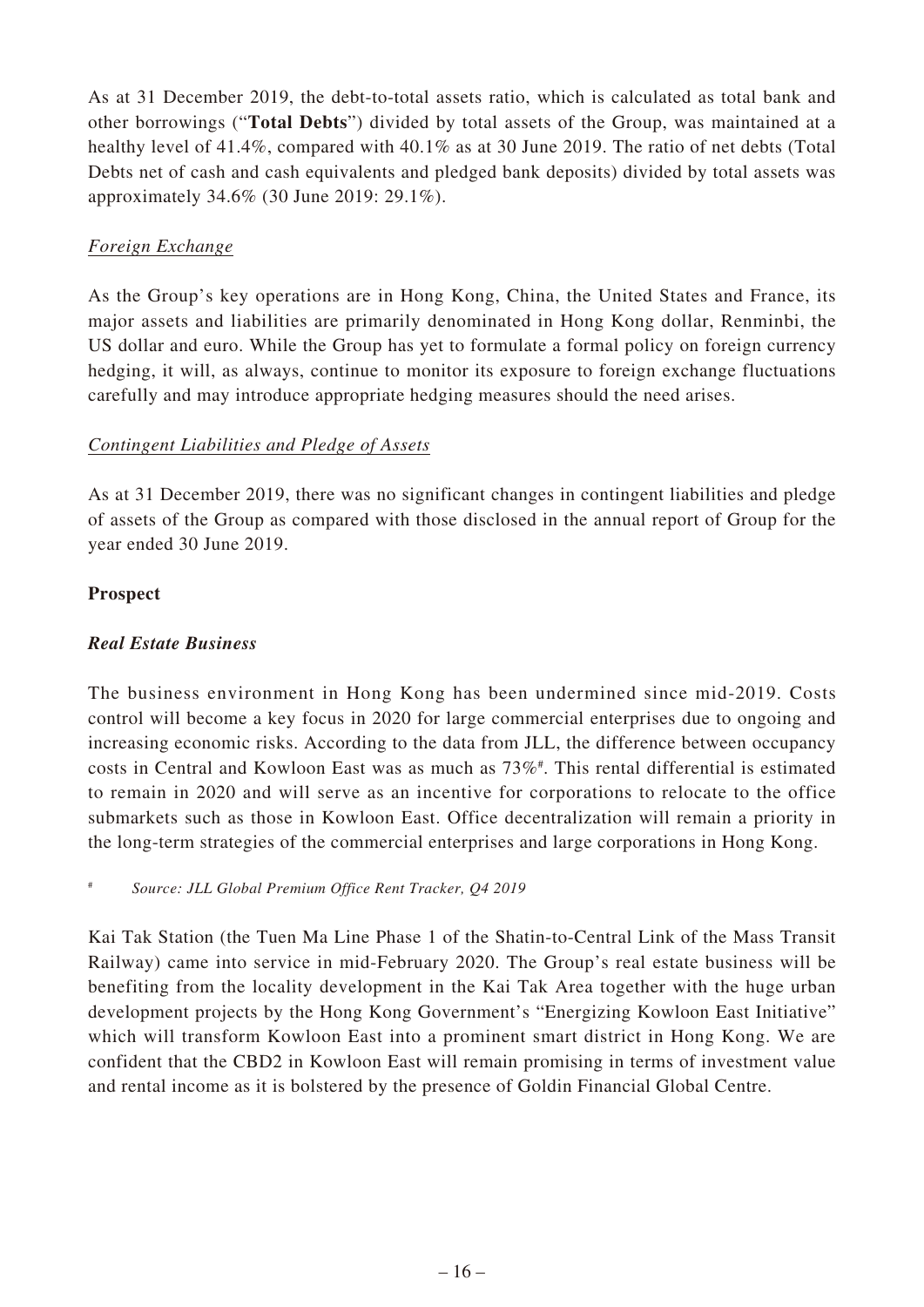ln April 2019, the Company entered into a conditional sale and purchase agreement to acquire the remaining 40% equity interest in Golden Sphere, whose principal asset is the holding of the Kai Tak Residential Development Project (the "**Golden Sphere Acquisition**"). In September 2019, the Company announced the proposed acquisition of Solar Time Developments Limited that owned a land in Kowloon Bay which is currently under re-development for office purpose (the "**Solar Time Acquisition**"). The completion of the Golden Sphere Acquisition and the Solar Time Acquisition are subject to the satisfaction of certain conditions.

# *Wine and Related Businesses*

Cautious sentiment prevailed in the global wine market in 2019 against a backdrop of the falling prices of fine wines<sup>#</sup> and the  $11\%$  decline<sup>§</sup> in worldwide wine production. The costly trade war between China and the United States abated as the world's two biggest economies signed trade deals in phase-one of their negotiation in January 2020. However, the outbreak of the fast-spreading novel coronavirus pneumonia in China since late December 2019 may undercut the country's economic growth, causing it to go below 6% for the first quarter of 2020.

## *Sources:*

*# Vinexpo Newsroom*

Amid the headwinds in the China wine market, the Group will increase its marketing efforts and explore different sale channels to expand its wine trading business in the rest of the world. Meanwhile, the Group will continue to leverage its solid customer base by developing the wine-trading business and promoting its premium and fine wines in Hong Kong and China, in the hope that the China wine market will recover. We will continue to enhance our wine trading by refining the wine lists with new selected choices. The Group will continue to explore other possibilities for its wine and related businesses, including acquisitions in order to increase its market penetration in Hong Kong and mainland China as well as foreign countries.

# *Factoring*

China's commercial factoring industry has been revamped for better development in the long term. The China Banking and Insurance Regulatory Commission has recently promulgated new directives and imposed new restrictions to better regulate the business activities of the commercial factoring enterprises in the country. Furthermore, the factoring contract in China is going to be enacted as an independent and civil contract in pursuance to the legislative bill of the "中華人民共和國民法典" (Civil Code of the People's Republic of China\* ). All these legislative measures are aimed at facilitating the development and growth of the factoring industry.

*<sup>§</sup> International Organisation of Vine and Wine – 2019 Wine Production (First Estimations)*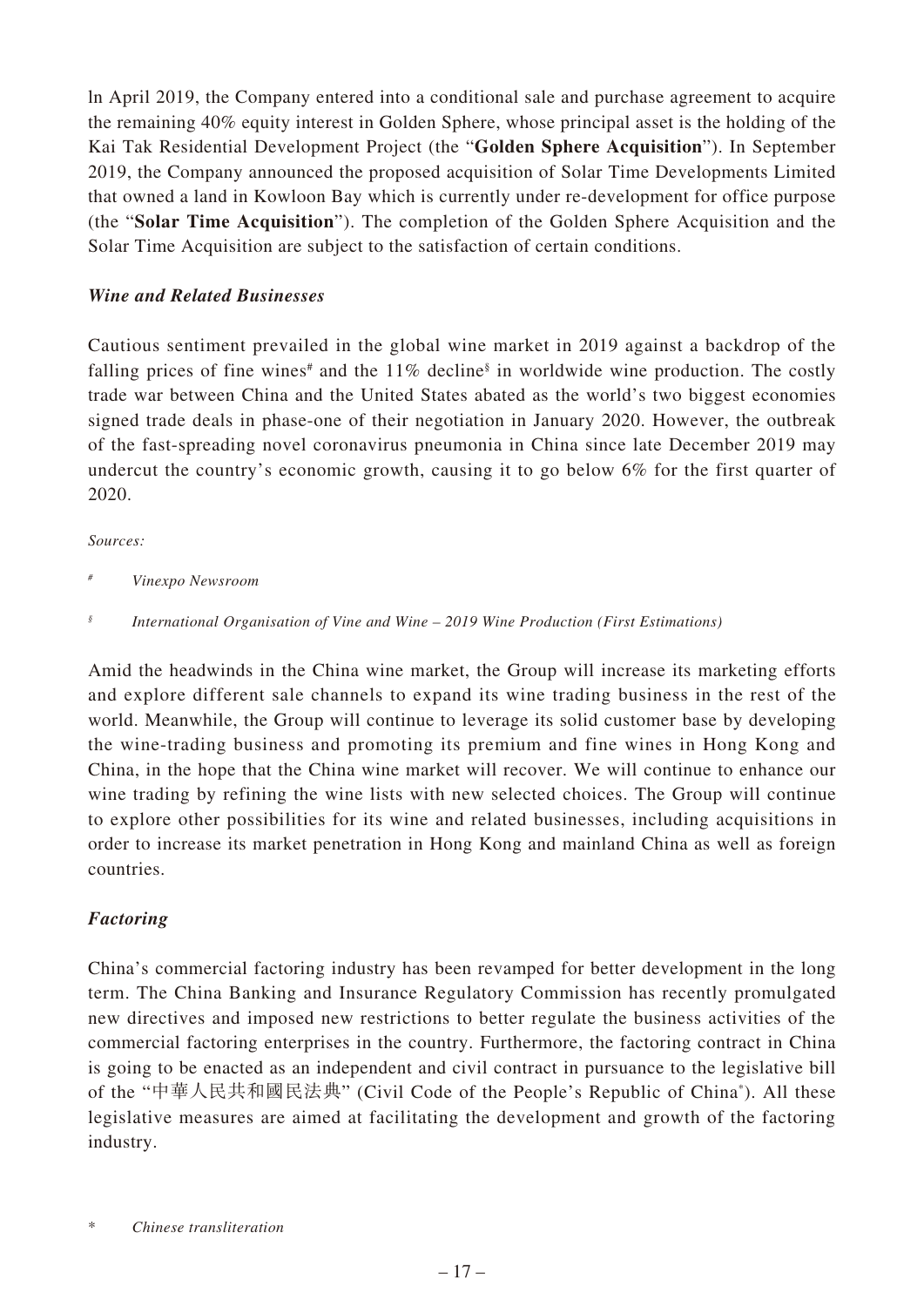Nevertheless, China's commercial factoring industry is expected to remain competitive in the future. The Group will strive to maintain the competitive edge of its factoring business and continue its prudent approach to managing risks and selecting clients.

# **INTERIM DIVIDEND**

The Board does not recommend the payment of an interim dividend for the six months ended 31 December 2019 (2018: Nil).

# **PURCHASE, SALE OR REDEMPTION OF THE COMPANY'S LISTED SECURITIES**

During the six months ended 31 December 2019, neither the Company nor any of its subsidiaries purchased, sold or redeemed any of the listed securities of the Company.

# **CODE ON CORPORATE GOVERNANCE PRACTICES**

Throughout the six months ended 31 December 2019, the Company has complied with all the code provisions ("**Code Provisions**") of the Corporate Governance Code as set out in Appendix 14 to the Listing Rules, except for the deviations with considered reason as explained below.

Paragraph A.4.1 of the Code Provisions stipulated that non-executive directors should be appointed for a specific term, subject to re-election. The independent non-executive Directors are not appointed for a specific term but are subject to retirement by rotation at least once every three years at the Company's annual general meeting in accordance with the provisions of the bye-laws of the Company. The Board believes that such practice would offer stability at the Board level whilst independence is safeguarded by the statutory provisions by way of rotation, retirement and re-election subject to the shareholders' approval. Thus, the Board considers that such provisions are sufficient to meet the underlying objectives of the relevant provisions of the Corporate Governance Code.

Pursuant to paragraph E.1.2 of the Code Provisions, the chairman of the board should attend the annual general meeting. Due to other business engagements, the Chairman of the Board was unable to attend the annual general meeting of the Company held on 21 November 2019. There were other executive Directors and the independent non-executive Directors present at the meeting for the question-and-answer session to ensure effective communication with the shareholders of the Company.